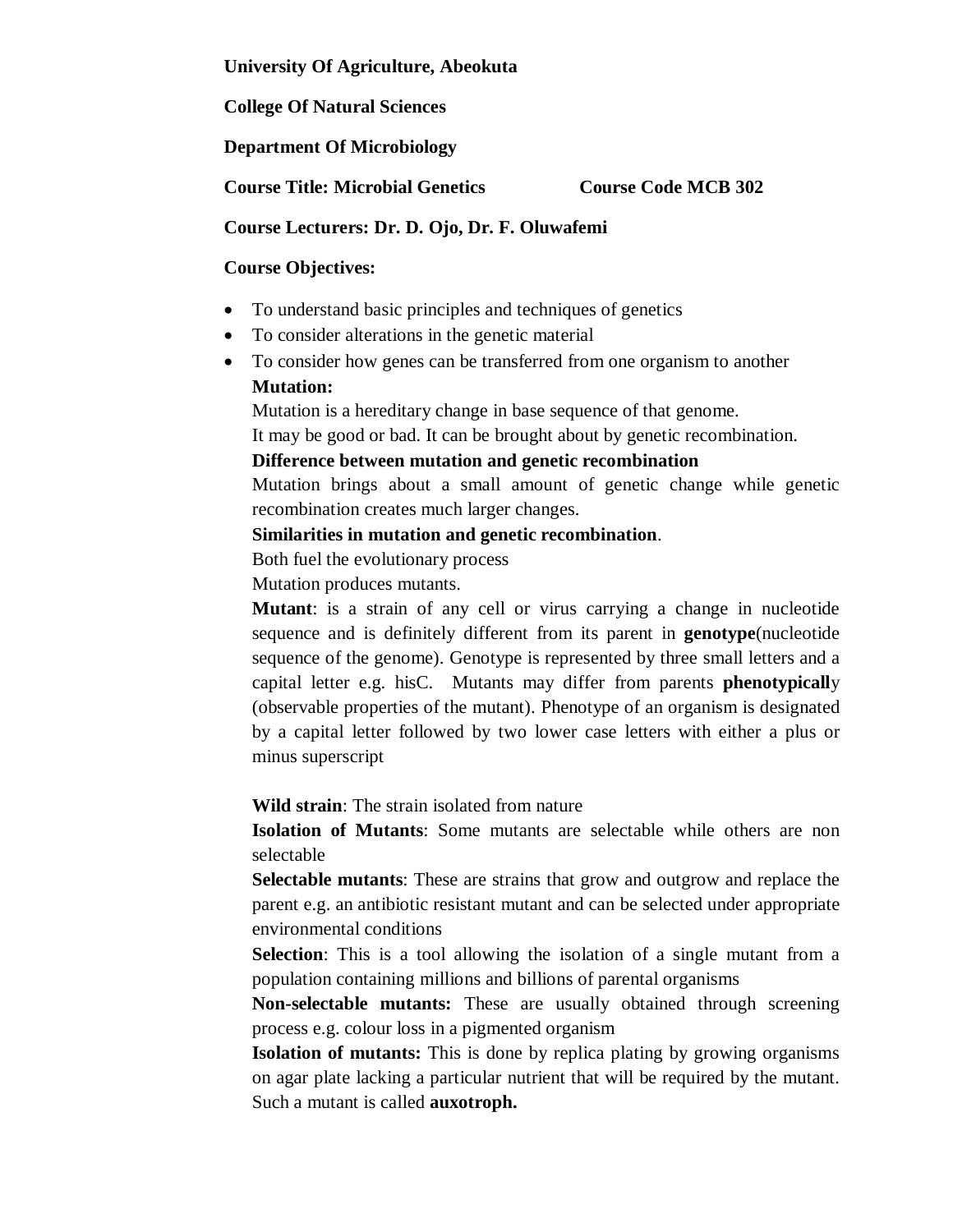**Prototrophs:** These are the original parents from which the mutants are derived

**Penicillin-selection method:** This is a method used to isolate mutants such as auxotrophs which will not be affected by penicillin.

# **Types of mutation**

Two broad types of mutation

- 1. Induced mutations
- 2. Spontaneous mutations: can be caused by exposure to natural radiation and by oxygen radicals and errors in the pairing of bases during DNA replication. The following are mutations due to alterations in base pairs.
- Point mutation: Mutations that are caused by base pair substitutions in the DNA or by loss or gain of a single base pair
- Silent mutation: Mutation that does not affect the phenotype of the cell.
- Missense mutation: Mutation due to change in the ensuing polypeptide as a result of informational "sense" (precise sequence of amino acids)
- Nonsense mutations: Mutation that produces a stop codon that results in premature termination of translation leading to incomplete polypeptide that almost certainly not be functional
- Transitions: Mutations in which one purine base (A or G) is substituted for another purine or one pyrimidine base (C or T) is substituted for another pyrimidine
- Transversions: Point mutations in which a purine base is substituted for a pyrimidine base or vice versa

**Mutagenesis**: Brought about by a variety of chemical, physical and biological agents that increase the mutation rate and therefore said to induce mutations. These agents are called mutagens.

| Agent                                                                 | Action                                                     | Result                        |
|-----------------------------------------------------------------------|------------------------------------------------------------|-------------------------------|
| <b>Base analogs</b><br>5-Bromouracil                                  | Incorporated like T.   AT------GC<br>Faulty pairing with G |                               |
| 2-Aminopurine                                                         | Incorporated like A,<br>faulty pairing with C              | $AT$ ------- $GC$             |
| <b>Chemicals reacting with</b><br><b>DNA</b><br>Nitrous acid $(HNO2)$ | Deaminates A& C                                            | $AT$ ----- $GC & GC$ --- $AT$ |

## **Examples of chemical and physical mutagens and mode of action**